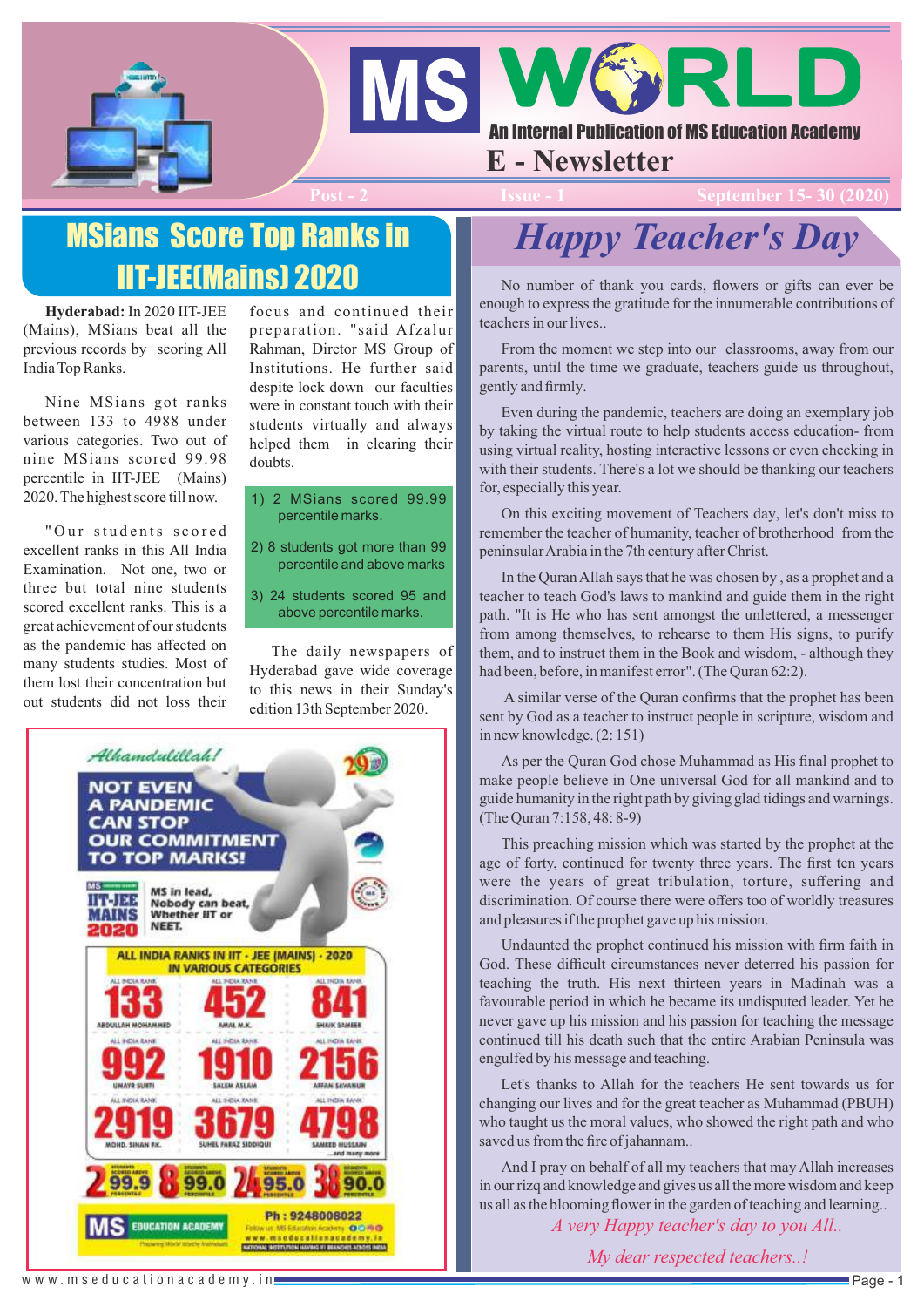# **WISHERLD**<br>AN INTERNAL PUBLICATION OF MS EDUCATION ACADEMY<br>
POST 2; ISSUe: 1, Sept. 2020

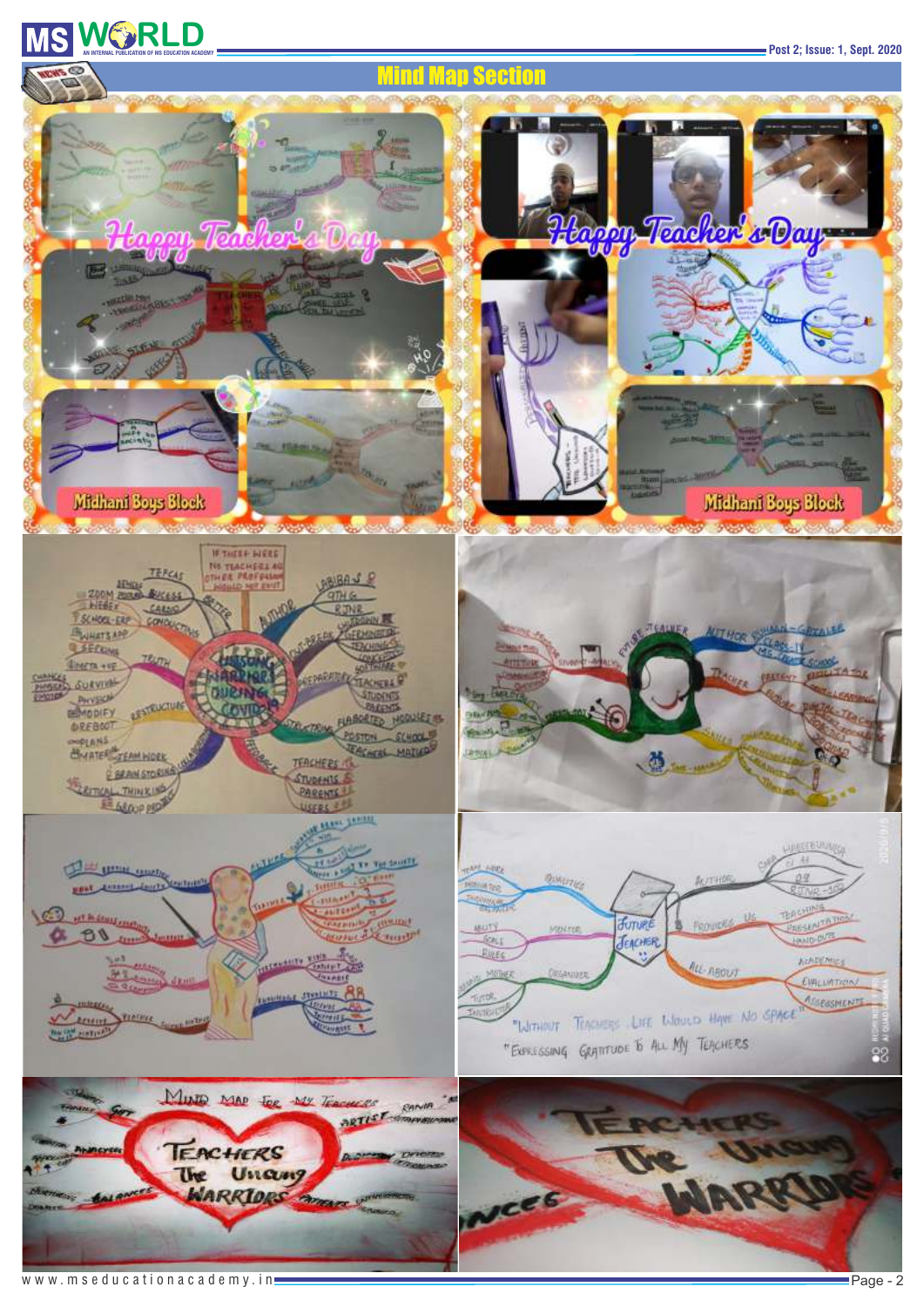# **WICH RESERVED BY AN RELATION ACADEMY**<br>AN INTERNAL PUBLICATION OF MS EDUCATION ACADEMY

## Parent's Testimonials

## P A R E N T ' S *Testimonials of (Muradnagar and Rajendranagar)*

*Assalamualaikum,*

*My child is missing school very badly and eagry waits for class Happy happy she do everything Alhamdulillah* 

*Thanks alot Neha mam who always b der to encourage children love d way she encourages* 

*Mehar mam teaching is awesome Alhamdulillah love it* 

*JazakAllahu khaira* 

*Abig thanks to MS Education and Teachers.*

#### *Thank and Regards, Parent of Ayesha Fathima PP-I*

#### *Assalamualaikum,*

*My hearty Congratulations to MS EDUCATION ACADEMY TEAM You have successfully saved this year from happening zero education year,*

*Students benefit is paid Irrespective of any circumstances, you bat the battle and proved nothing can stop stream of education. It was easier said than done, even so, you made it, commendable historical year by celebrating national festivals on line. I'm grateful to Mr Abdul Lateef Khan, for enabling the online process more easy by facilitating the students with their best friends called as books as complimentary. My Salutations for teachers without whom this could never be possible. Ms has proved his brand in market by presenting expert teachers without hesitation. Deeniyath team has not left behind in any way in spreading terbiyah through blooming brains.*

### *Thanks and regards*

*Aliza Gazalee PP-II MD Asger Gazalee Father of Ruhaan Gazalee IVG*

*Assalamu Alaikum, Online learning have been both effective and difficult for kids of this age. Specially pre primary education. As it is basic learning for them . In my opinion something is better than nothing . I hope we get out of this situation soon so kids enjoy school environment. They cant catch that much in 2 days of a week as they would do if they were school going for 6 days.*

*Thank and Regards, Parent of Abdul Ghani PP-I*

*Assalamualaikum*

*Mohammed Hassan Ahmed - 5th B Hana Amal - Grade 1 Dear Director and Principal - MS Creative School Mohammed Rayyan Ahmed - 8th B, We are parents of Three MSIANS,*

*Alhamdulillah during this worst pandemic COVIC19 our kids are learning through online classes, initiated by MS Creative School Rajendra Nagar Branch Hyderabad.*

*Through this few words we would like to use this opportunity to express our views about E learning/classes.*

*Initially we were facing some issues regarding online classes but since last 1 month Alhamdulillah our two sons and daughter taking classes regularly and getting benefit from this E learning system through Smart phone, computer and sometimes through TAB.*

*Once again Thanks to all staff, teachers and facilitators of MSIAN. Thanks and Jazak Allah khair, especially for those all who are directly in our contact through Email, whatsapp and other communication means. We hope till reopening of school, our kids will continue to learn throough online classes and gain more knowledge Insha Allah. "Oh Allah, keep all of us safe" Oh Allah, rid us of this worst pandemic"*

 *Ummat Ul Hameed Regards Mohammed Farzan Ahmed*

*We really thank all the teachers and the school staff for their hardwork and determination in the online classes and tests along with the innovative worksheets and PPTs. We are really grateful to all the MS teaching staff and management who are helping out the children to get fruitful result.*

*10F Sumayya Shaheen's Parents* 

*A great experience of virtual classes organized by MS Creative School for providing the best possible education in this serious pandemic situation....Hope our children receive more such benefits and have a fruitfull output. Raheela 5F parent*

*I, Tahmeena Adeel,mother of Zaara Syed wants to share the virtual classes experience. Earlier she used to waste her time but from the time online classes started she is concentrating on her studies and adopting new ways of learning and understanding the different concepts. And all this is made possible by the hard work and continuous efforts put forward by the teacher's. I appreciate the management for conducting such interactive and interesting classes during this pandamic situation. Jazakallah. Zaara Syed 5F*

*Wonderful experience during this pandamic situation provided by the staff members of MS Hope our children benifits from this and get a positive result. Parent of Aqsa Zameer 10F*

*Thanking you. May Allah(swt) bless all the hardworking staff of I am so greatful to our respected teachers, we parents always thankful to MS teachers.. We do blindly trust educators of MS. We parents feel free because our children is in best hands...during this tough time all the teachers did a very hard work..*

*MS Academy... (Jazakallah) Asiya's parents, Class 10*

*Online sessions are very much knowledgable and informative. Thanks to the amazing staff of MS Creative School helping our children in every possible way in attaining the best education possible in this situation. Parent of Nimrah Shaik 10F*

*Truly grateful to MS Creative School for providing our children with the best virtual class experience during this rough pandemic situation..... Looking forward to give our children likewise experience ahead. Ruqayya's parent 10F*

*It is highly appreciable for all the teachers and staff members who are very much supportive in this pandemic period who are taking their immense efforts to make our kids happy with their so supportive skills in learning. Thank you to all MS staff members*

*Mother of Nabiha 3H*

*We are thankful for all the teachers for taking online classes. This makes our children busy and helpful in this pandemic situation and also we are thankful for all the stuff which you have sent. I would like you to keep sending all good stuff which will be helpful. Thank for all your efforts. Parent of Manha Fatima 4F*

*Parent of Aqsa Mehveen 4F I would like to take this opportunity to thank the entire staff for organising these classes even in these difficult times. These classes have helped our children a lot. I would be more grateful if minor issues in Hindi and Telugu subjects and mute/unmute issues, be addressed. Once again thank you. Wishing everyone good health!*